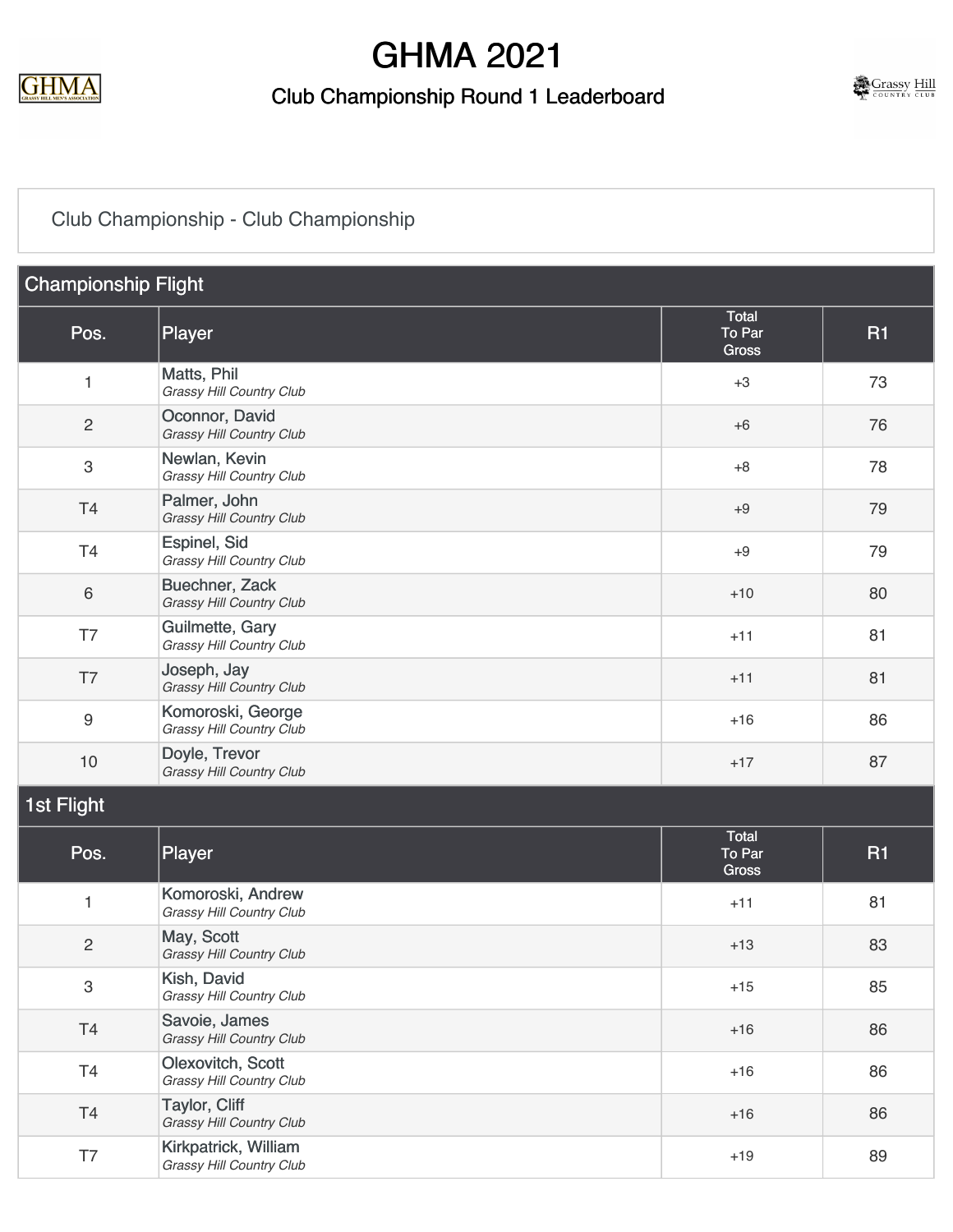

### Club Championship Round 1 Leaderboard



| T7               | Oshea, Tom<br>Grassy Hill Country Club           | $+19$                           | 89        |
|------------------|--------------------------------------------------|---------------------------------|-----------|
| $\boldsymbol{9}$ | Dolson, Peter<br>Grassy Hill Country Club        | $+20$                           | 90        |
| 10               | Cronin, Tim<br>Grassy Hill Country Club          | $+24$                           | 94        |
| <b>WD</b>        | Franco, Matt<br>Grassy Hill Country Club         | $\overline{\phantom{a}}$        | <b>WD</b> |
| 2nd Flight       |                                                  |                                 |           |
| Pos.             | Player                                           | Total<br>To Par<br>Gross        | <b>R1</b> |
| $\mathbf{1}$     | Grogan, Keith<br>Grassy Hill Country Club        | $+10$                           | 80        |
| $\overline{2}$   | Pettinicchi, Michael<br>Grassy Hill Country Club | $+15$                           | 85        |
| $\sqrt{3}$       | Santos, Kolby<br>Grassy Hill Country Club        | $+16$                           | 86        |
| $\overline{4}$   | Nicholas, Michael J<br>Grassy Hill Country Club  | $+17$                           | 87        |
| 5                | Seperack, Joseph<br>Grassy Hill Country Club     | $+21$                           | 91        |
| $\,6\,$          | Phelan, Jeff<br>Grassy Hill Country Club         | $+22$                           | 92        |
| $\overline{7}$   | Nicholas, Michael A<br>Grassy Hill Country Club  | $+23$                           | 93        |
| T <sub>8</sub>   | Calandro, Anthony                                | $+26$                           | 96        |
| T <sub>8</sub>   | O'Connor, James<br>Grassy Hill Country Club      | $+26$                           | 96        |
| 10               | Coleman, Pat<br>Grassy Hill Country Club         | $+27$                           | 97        |
| 11               | Ravenelle, Tim<br>Grassy Hill Country Club       | $+32$                           | 102       |
| <b>WD</b>        | Maher, Dennis<br>Grassy Hill Country Club        | $\overline{\phantom{a}}$        | <b>WD</b> |
| 3rd Flight       |                                                  |                                 |           |
| Pos.             | Player                                           | Total<br>To Par<br><b>Gross</b> | <b>R1</b> |
| $\mathbf{1}$     | Brennan, Daniel<br>Grassy Hill Country Club      | $+14$                           | 84        |
| $\overline{2}$   | Stannard, Kenneth<br>Grassy Hill Country Club    | $+17$                           | 87        |
| T <sub>3</sub>   | Odoy, Edwin<br>Grassy Hill Country Club          | $+18$                           | 88        |
| T <sub>3</sub>   | Young, Todd<br>Grassy Hill Country Club          | $+18$                           | 88        |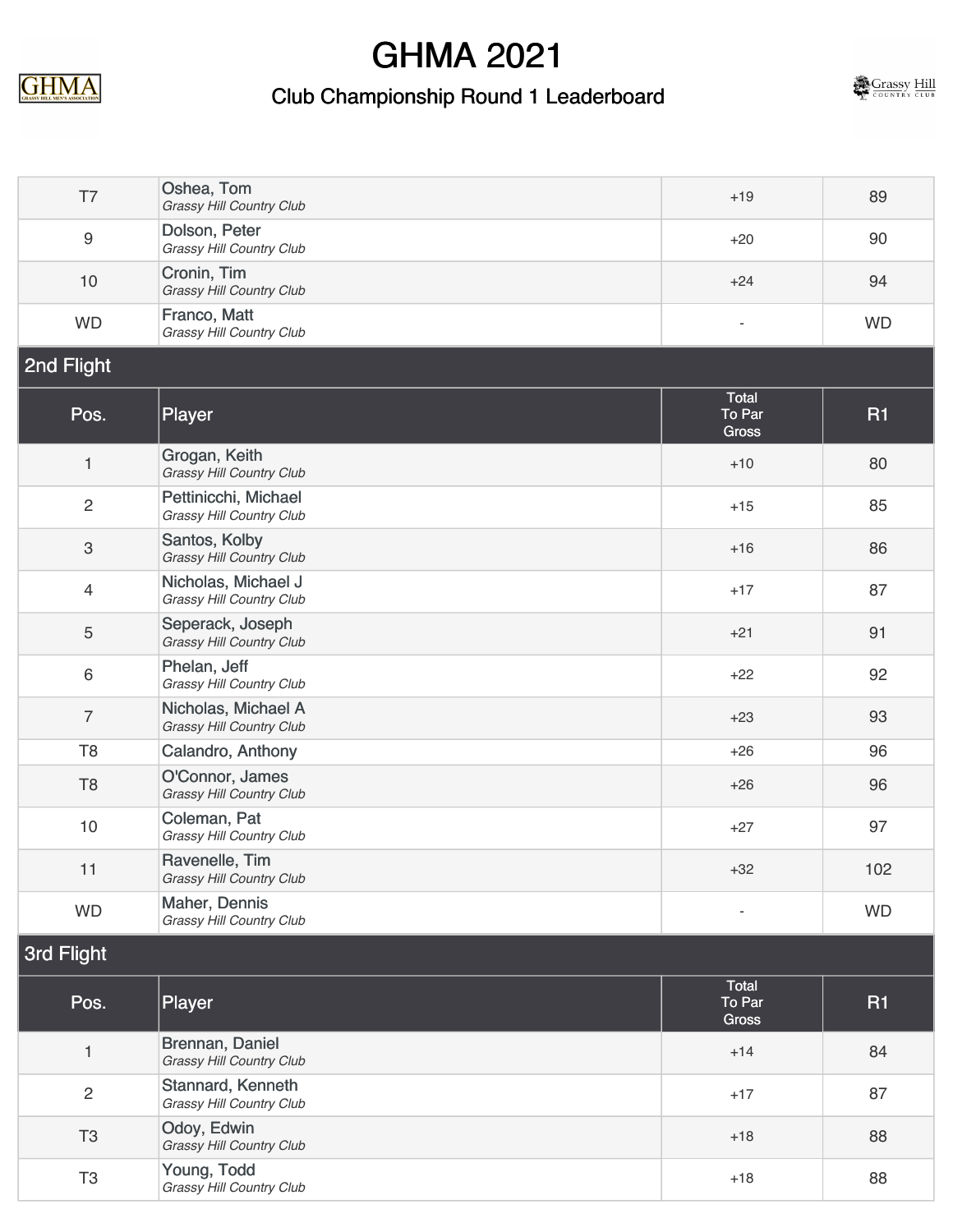

### Club Championship Round 1 Leaderboard



| T <sub>5</sub> | Korf, Steven<br><b>Grassy Hill Country Club</b>  | $+19$                    | 89        |
|----------------|--------------------------------------------------|--------------------------|-----------|
| T <sub>5</sub> | Stachelczyk, Steve<br>Grassy Hill Country Club   | $+19$                    | 89        |
| $\overline{7}$ | Hayes, Mike<br>Grassy Hill Country Club          | $+20$                    | 90        |
| $\,8\,$        | Daniels, Bill<br>Grassy Hill Country Club        | $+24$                    | 94        |
| 9              | Morgillo, Joe<br>Grassy Hill Country Club        | $+27$                    | 97        |
| 10             | Grogan, Brian<br>Grassy Hill Country Club        | $+29$                    | 99        |
| 11             | Tobin, Robert<br><b>Grassy Hill Country Club</b> | $+30$                    | 100       |
| <b>NC</b>      | Russo, Mike<br>Grassy Hill Country Club          | $\overline{\phantom{a}}$ | <b>NC</b> |
| 4th Flight     |                                                  |                          |           |
|                |                                                  | Tatal.                   |           |

| Pos.                     | Player                                               | Total<br>To Par<br>Gross | <b>R1</b> |
|--------------------------|------------------------------------------------------|--------------------------|-----------|
| $\overline{\phantom{a}}$ | Bonetti, Andrew<br><b>Grassy Hill Country Club</b>   | $+19$                    | 89        |
| T <sub>2</sub>           | Secondi, Robert<br>Grassy Hill Country Club          | $+21$                    | 91        |
| T <sub>2</sub>           | Talnose, William                                     | $+21$                    | 91        |
| $\overline{4}$           | Brown, Richard<br>Grassy Hill Country Club           | $+23$                    | 93        |
| 5                        | Egan, Jim<br><b>Grassy Hill Country Club</b>         | $+24$                    | 94        |
| 6                        | Steinlauf, David<br>Grassy Hill Country Club         | $+26$                    | 96        |
| T7                       | <b>Blaney, Peter</b><br>Grassy Hill Country Club     | $+27$                    | 97        |
| T7                       | Porto, Michael<br>Grassy Hill Country Club           | $+27$                    | 97        |
| <b>NS</b>                | Denigris, Michael<br><b>Grassy Hill Country Club</b> |                          | <b>NS</b> |